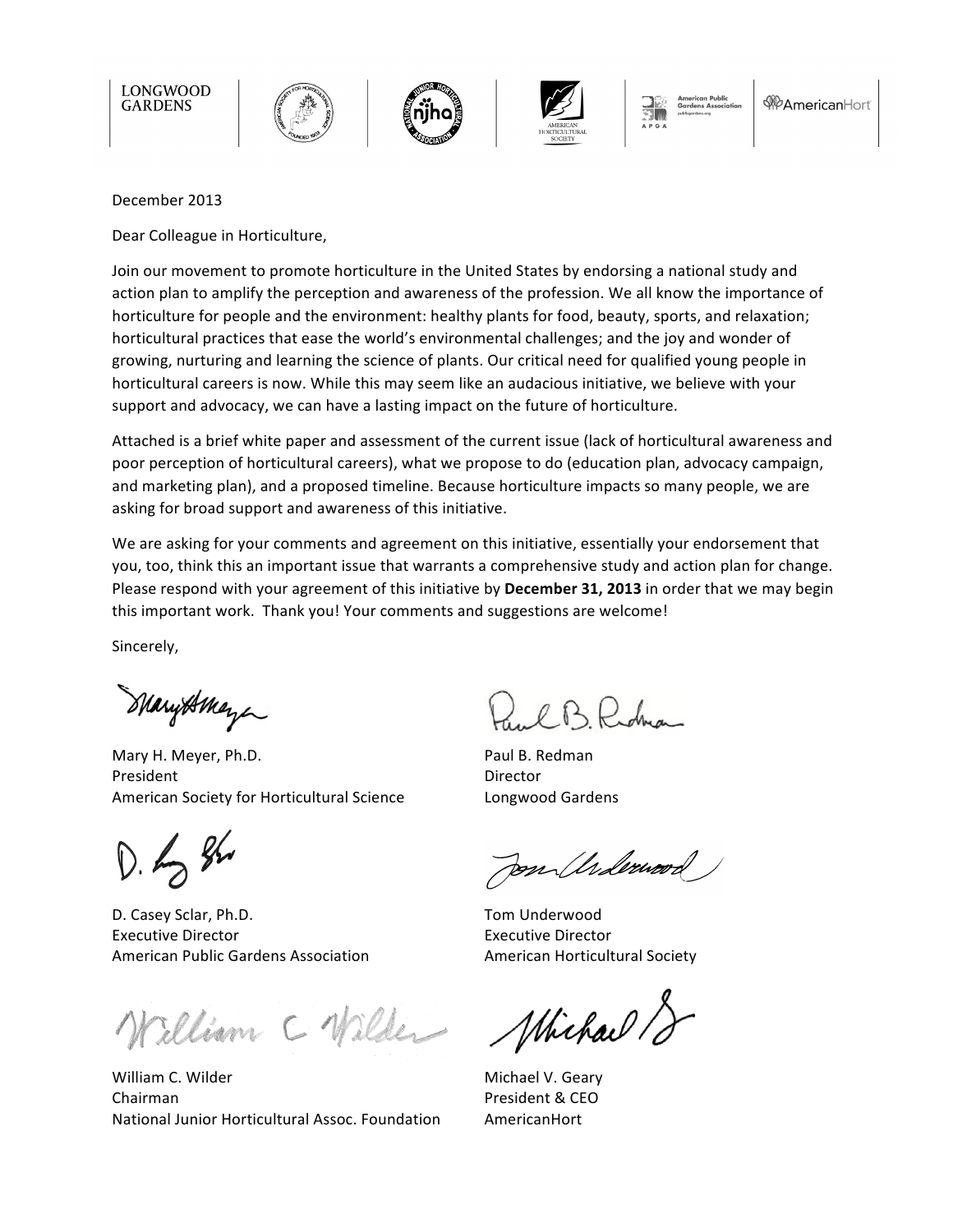

# **Promoting Horticulture in the United States — A National Study and Action Plan**

Yes, I am in agreement with this initiative and support our organization being listed as part of this project. Name: 

Organization: 

Contact Information:

Please fax, email or mail this page to: Mary Meyer, Minnesota Landscape Arboretum, 3675 Arboretum Drive, Chaska, MN 55318; fax: 952-443-2521; meyer023@umn.edu; phone: 952-443-1447.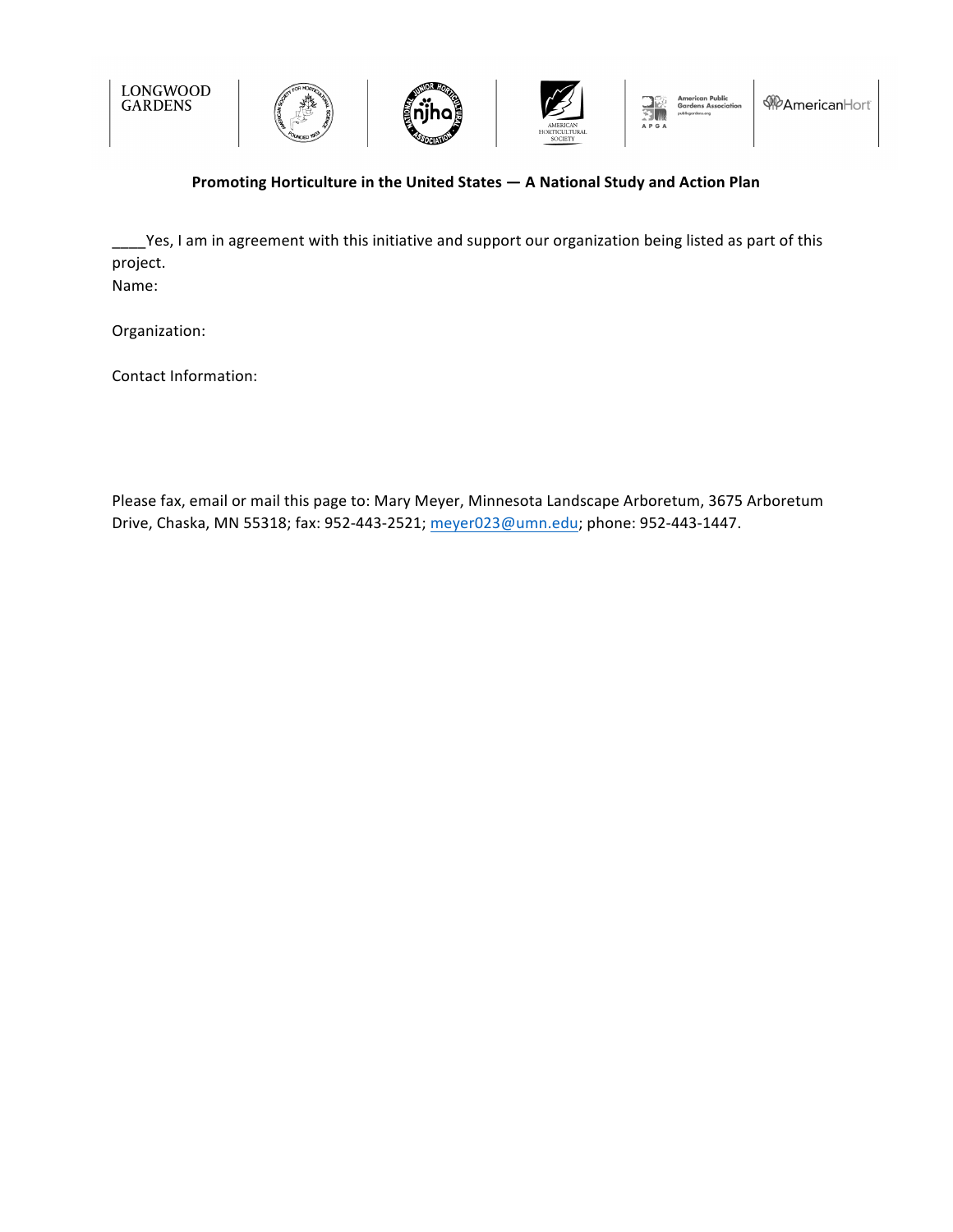# **Promoting Horticulture in the United States**

## **The Issue**

Today our world is highly dependent on horticultural expertise to provide the technology and people necessary to meet the rapidly increasing global demand for fruits, vegetables, nuts, herbs and ornamentals in the face of the changing global environment and limited natural and financial resources. Horticultural science is critical in improving the nutritional content of food, enhancing the safety of our produce supply, and increasing the supply of healthy, local and sustainably-produced foods. Expertise in environmental horticulture is necessary to address the global issues of climate change; water quality, availability, storm water runoff, and retention; and energy production through biofuels. Additionally, the role that horticulture plays in promoting positive mental well-being, on a large scale from public botanic gardens, parks, and sports fields, to small scale individual home gardens is critical to our life today. 

Unfortunately, horticulture is under siege. We are concerned that, for those aware of horticulture, the perception is increasingly negative, while much of the general public, especially young people, appear to have little or no awareness of the importance and value of horticulture<sup>i, ii</sup>. This has resulted in a loss of influence among governmental agencies at various levels and a reduction in students considering horticulture as a career. These changes have occurred despite the increasing value of commercial horticulture crops and services. Interesting, challenging, and impactful careers are available in horticulture at all levels, and there is an increasing need for well-trained and educated students.

One solution to these problems is to increase public awareness of the positive attributes of horticulture, especially in regards to educators, public service workers, students with an aptitude for plant science or for artistic expression through plant materials, and the general public. This task will require a concerted and coordinated effort on the part of all those with a direct effort in horticulture, including industry, associations, public botanic gardens, elementary and secondary schools, colleges, universities and governmental agencies.

We propose a first step of assessing the breadth and depth of public awareness of horticulture and horticulture education through a national study that would determine:

- Perceptions of horticulture
- Perceptions of horticulture education, specifically:
	- o High school and youth horticulture programs, e.g. NJHA, JMG, 4H, and FFA
	- $\circ$  University horticulture programs

Each of the following groups would be included in the studies:

- Youth  $(K-12)$  in the general public
- Adults in the general public
- Industry and industry associations
- Public gardens
- Governmental agencies

### Educators

This national analysis would develop recommendations and implementation steps such as: